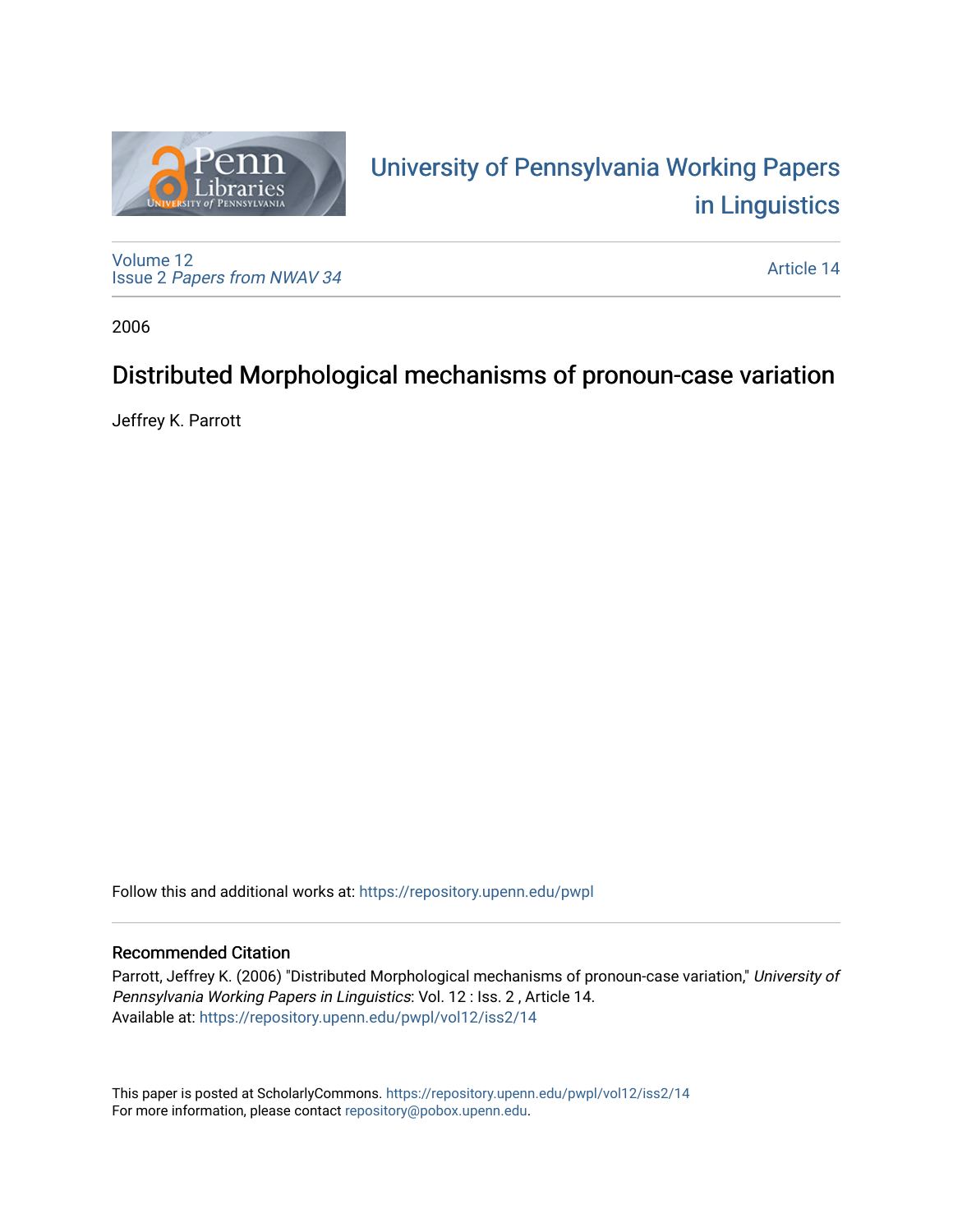Distributed Morphological mechanisms of pronoun-case variation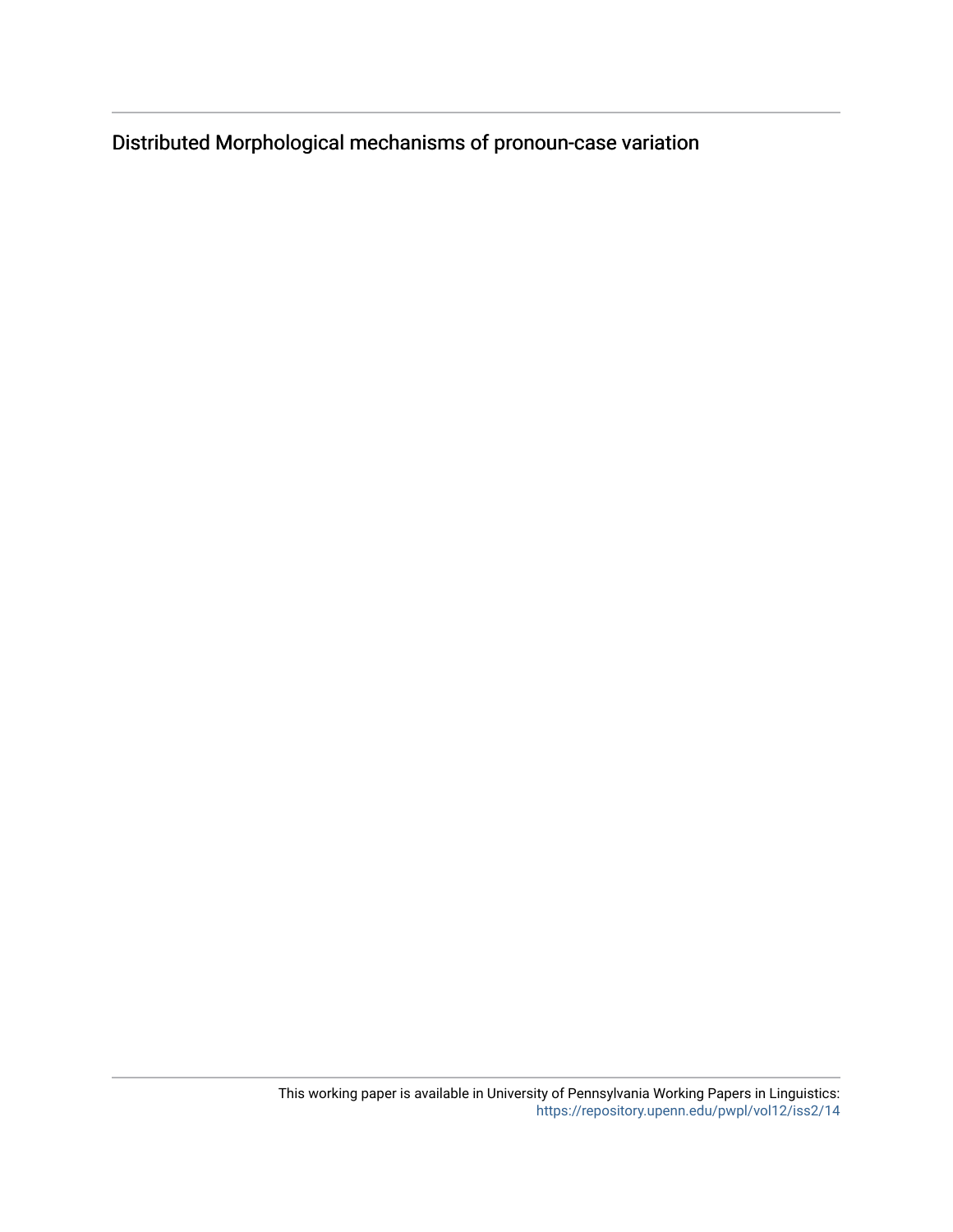# **Distributed Morphological Mechanisms of Pronoun-Case Variation**

Jeffrey K. Parrott

# **1 Introduction**

In this paper I discuss variation in the morphological case form of English pronouns in certain syntactic environments, most infamously coordination. I present some collected specimens of pronoun-case variation and provide a mechanistic account of this variation in the theoretical framework of Distributed Morphology. The paper is intended to contribute toward bridging the unfortunate gap that separates the empirical study of Labovian variation from theoretical (particularly Minimalist) syntax; to illustrate the usefulness of variationist observational methodologies in addressing questions relevant to theoretical syntax and morphology; and to provide an empirical argument that significant mechanisms of Labovian variation can be located in the feature structure of Distributed Morphology's Vocabulary Items.

# **2 Salient and Stigmatized Sociolinguistic Variation**

# **2.1 Pronominal Allomorphy**

In most varieties of English, personal pronouns have a Subject Form (SF) and an Object Form (OF), as illustrated in the following familiar paradigm:

( 1) English pronominal case forms

|    | Subject Form (SF) | Object Form (OF) |  |
|----|-------------------|------------------|--|
| 1s |                   | me               |  |
| 3s | she/he            | her/him          |  |
| 1p | we                | us               |  |
| 3p | they              | them             |  |

SF and OF pronouns seem to occur in complementary distribution:

(2) a. We are a curse upon them. b.  $*$  Us are a curse upon they.<sup>1</sup>

<sup>&</sup>lt;sup>1</sup>"The descriptive linguists are a curse upon their race, who of course think that what the people say is the law." John Simon, on PBS's *Do You Speak American?*  Throughout, "\*' means not only 'unacceptable' but also 'unattested,' unless explicitly stated otherwise.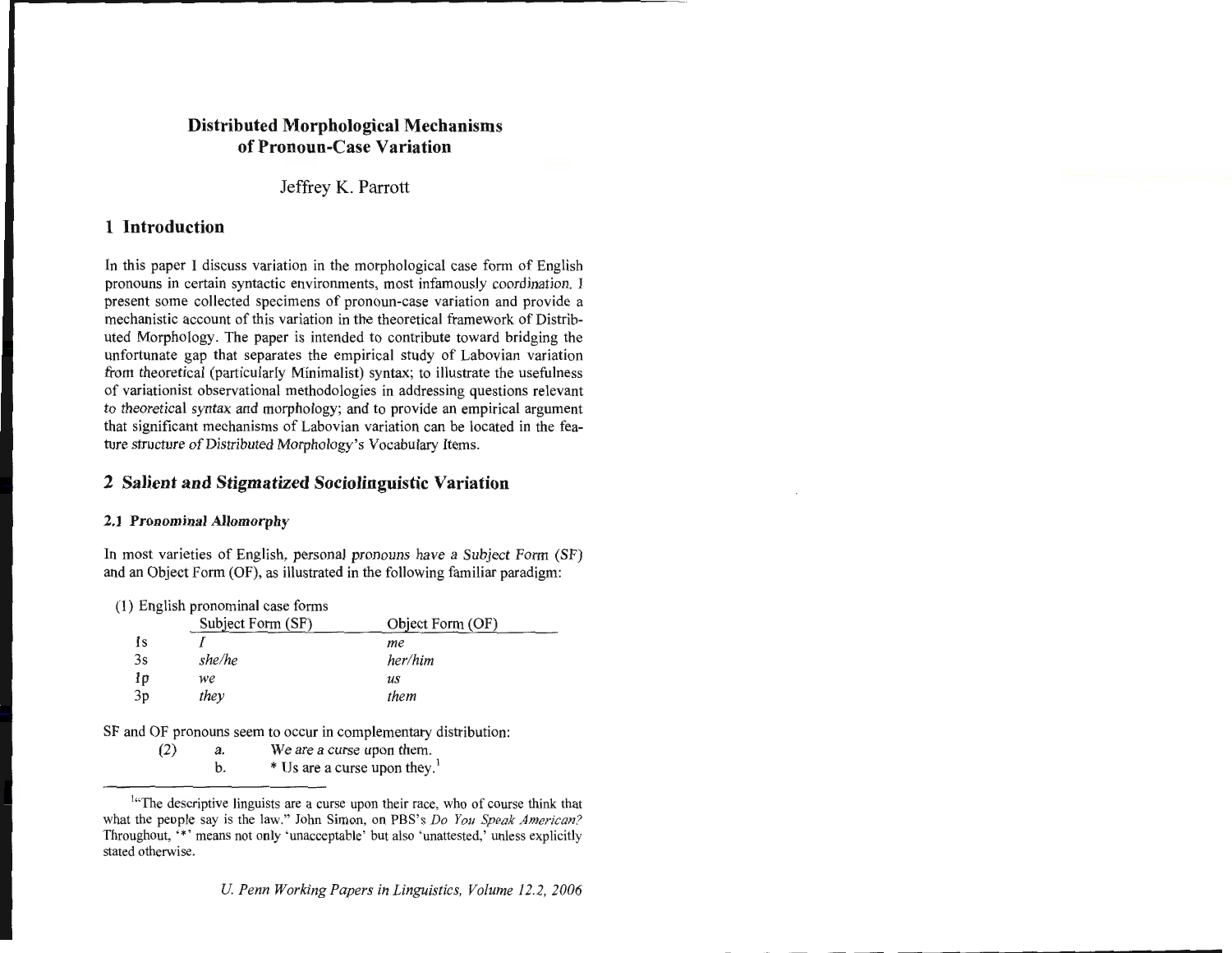It has been almost universally assumed that pronoun case-form allomorphs in English are isomorphic with "abstract" syntactic Case features. On this view, SFs correspond to Nominative Case and OFs correspond to Accusative and Dative Case. 2

#### **2.2 Infamous Coordination Variation**

As is well known to virtually every native speaker of English, pronominal case forms vary inside of coordinate phrases. This variation is a perennial target of prescriptivist ire, and "errors" are harshly stigmatized. Scornful social attitudes toward pronoun-case variation are illustrated in almost any prescriptive usage guide. For amusing examples selected at random, see Gamer (1998: 527, 345) or O'Conner (1996a: 11). Angermeyer and Singler (2003) provide more such examples of the genre, as does Emonds (1986). See Loving (1990), Honey (1995), and Redfern (1994) for prescriptivistflavored attempts to grapple with the undeniable ubiquity of pronoun-case variation in coordination (especially "hypercorrection" by elite-class speak $ers)$ .<sup>3</sup>

#### **2.3 Angermeyer and Singler (2003): A Variationist Approach**

Although it is remarkably salient, this case of sociolinguistic variation has received almost no attention from variationists. Angermeyer and Singler (2003) is a recent and welcome exception. Angermeyer and Singler observe that coordinated pronouns exhibit case-form variation in two empirically distinct senses. First, they mention differences between individual speakers: "... when we present judgments that find nominative case forms in coordinate NPs in object position to be grammatical, we are aware that for many speakers such sentences are strictly ungrammatical" (175). This kind of cross-linguistic/dialectal variation can be referred to as 'parametric' variation, since it is explained by a theory of parameters (and principles) (e.g. Borer 1984, Chomsky 1995, Kayne 1996, Baker 2001, and much other work). However, parametric variation must be distinguished from what I will refer to as 'Labovian' variation:<sup>4</sup>

<sup>&</sup>lt;sup>2</sup>For reasons of space, I do not discuss Dative Case/case in this paper. Everything I have to say should apply straightforwardly to Dative for English; in other languages, matters may be different.

 $3$ "It's only a grammatical error, not a drive-by shooting" (O'Conner 1996).

<sup>&</sup>lt;sup>4</sup>A.k.a. "inherent variation," "variability," or "sociolinguistic variation."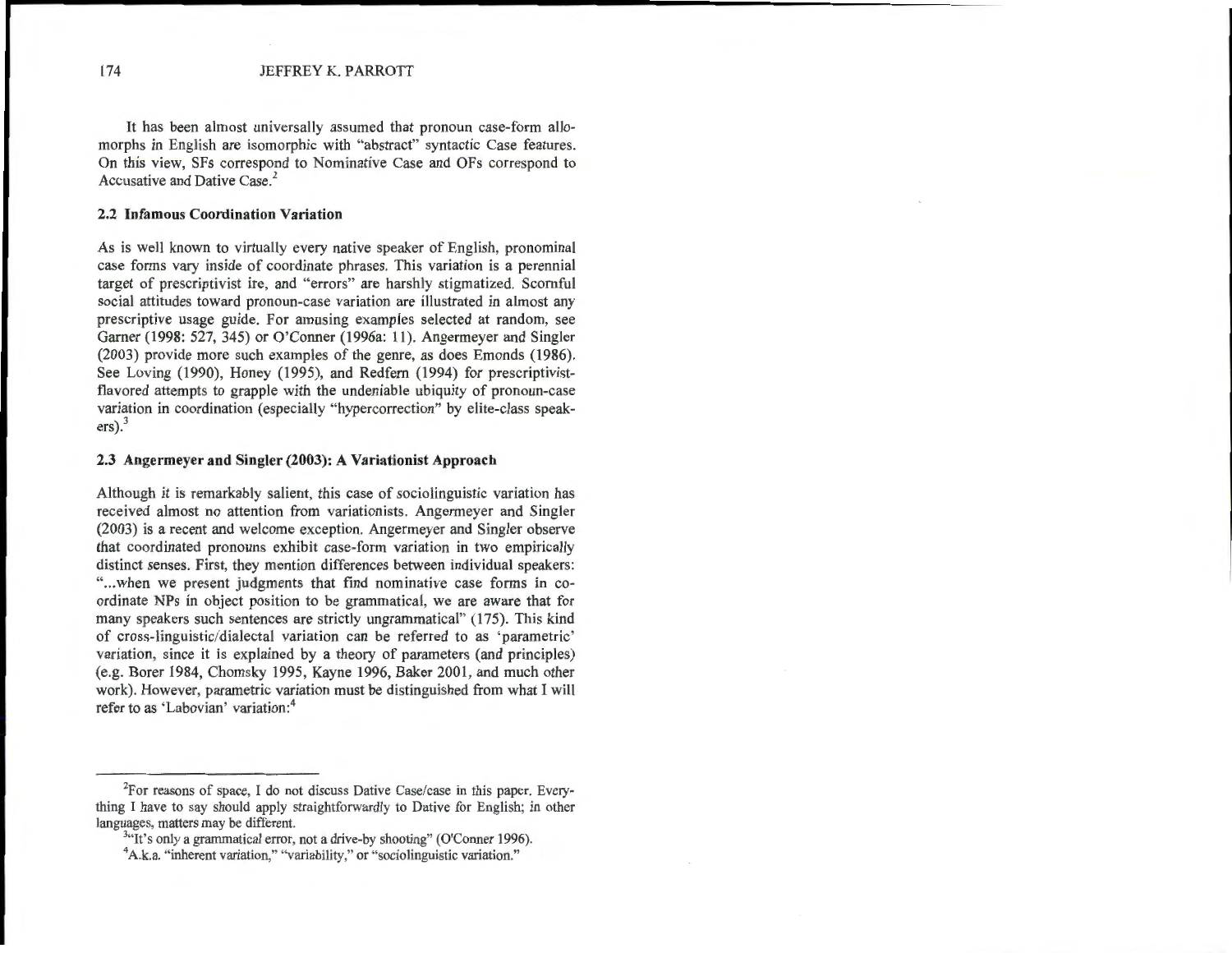(3) Labovian variation (in morphosyntax)  $=$ 

- a. Individuals use variant morphosyntactic forms;
- b. The variant forms appear in the same morphosyntactic environment (variants are not allomorphs in complementary distribution);
- c. The variant forms do not express different lexical or truthconditional semantics, nor have different morphosyntactic functions.

Labovian variation is the main focus for Angermeyer and Singler: "every speaker who uses the nominative [in object coordinates] also uses the objective in this environment at least some of the time" (2003: 176).<sup>5</sup>

#### **2.3.1 Variants and Methodology**

Although Angermeyer and Singler discuss variation in other pronoun forms and structural environments, they limit their quantitative analysis to 1s pronouns in object coordinates: the "Vernacular" *(me and* X), "Standard" (X *and me*), and "Polite" (*X and I*) variants<sup>6</sup> (178).

Standard variationist data-collection methodologies are difficult to employ in this case, because coordinated pronouns appear rarely in ordinary discourse, are difficult to elicit, and are socially stigmatized. "Thus, the sociolinguistic interview, the basic unit of quantitative research in a Labovian paradigm, simply yields too few instances of co-ordinate NPs in object position to be an adequate source of data" (182). Instead of sociolinguistic interviews, Angermeyer and Singler used two different methodologies to gather tokens for quantitative analysis. First, they designed a novel "sociolinguistic experiment" designed to (covertly) elicit coordinated 1s pronouns; this produced about 25% of the tokens in their data set. Their second data-collection methodology "...consisted simply of listening for occurrences of casemarked pronouns in co-ordinate NPs in object position in everyday speech" (183). I adapted this observational methodology, as reported below.

<sup>5</sup>Even prescriptivists confess to variation in this environment: O'Conner challenges her friends to "... catch me in the occasional 'between you and I' (OK, I admit it)" (1996b: 12).

 $^{6}$ *Myself* variants *(myself and X; X and myself)* were also counted when they did not have a subject antecedent.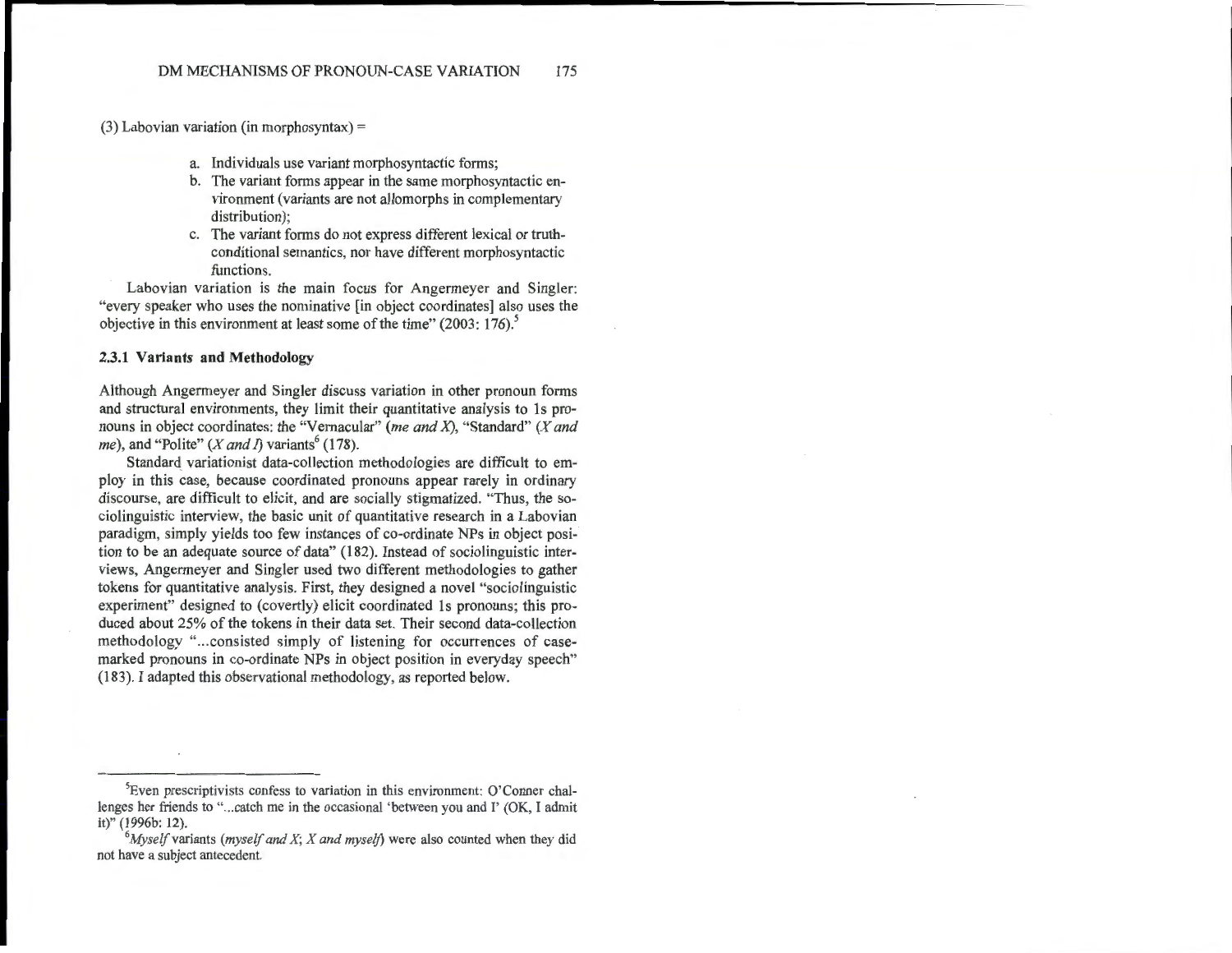#### 2.3.2 Quantitative Analysis

Angermeyer and Singler provide a first quantitative and sociolinguistic  $analysis<sup>7</sup>$  of variation in the case form of 1s pronouns in object coordinates. Summarizing their general results, there is no change in progress, nor is this variation a recent innovation: "Rather, as they have apparently done for more than 400 years, the Vernacular, the Polite, and the Standard seem to be continuing in a dynamic state of stable ternary variation" (201). Linguistic factors, including the phonological 'weight' of the other conjoined NP, had a statistically significant effect on the variation. Finally, social factors, including the education and age of the speaker, had a statistically significant effect on the variation.

# **3 A Syntactic-Theoretical Approach**

#### 3.1 Case Theory in (Minimalist) Syntax

Case Theory is a central and fundamental component of Government and Binding (Chomsky 1981, et sq.), Principles and Parameters (Chomsky and Lasnik 1993), and Minimalist (Chomsky 1995, 2000, et seq.) theories of syntax. Crucially, in all permutations of these theories, "abstract" syntactic Case features are always present on DPs,<sup>8</sup> regardless of whether Case is realized phonologically as case morphology in a particular language. $9$  As mentioned above, it is standardly assumed that the morphological case forms of English pronouns are isomorphic with syntactic Case features. For example, a recent textbook on Minimalist syntax so interprets " ... the empirical fact that DPs may have different phonetic shape depending on the type of Case they bear, as illustrated... [<sub>IP</sub> he<sub>NOM</sub>  $\int_{I}$ <sup>p</sup>  $\int_{V}$ <sup>p</sup> t admires him<sub>ACC</sub>]]]" (Hornstein, Nunes and Grohmann 2005).

On this very basic version of Case theory, pronouns are composed of semantically interpretable person and number features, semantically uninterpretable Case features (indicated with  $'u'$ ), and phonological features. The uninterpretable Case features must be checked by a matching functional head before Spell Out:

<sup>&</sup>lt;sup>7</sup>For an interesting quantitative (not variationist) study, see Quattlebaum (1994).

 ${}^{8}$ Determiner (D) heads have Noun Phrase (NP) complements, the standard analysis following Abney (1987).

 $\rm{PMCFadden}$  (2004) argues for the elimination of Case features in the 'narrow' syntactic computation. My analysis of Case variation does not entail this conclusion, but may be compatible with it.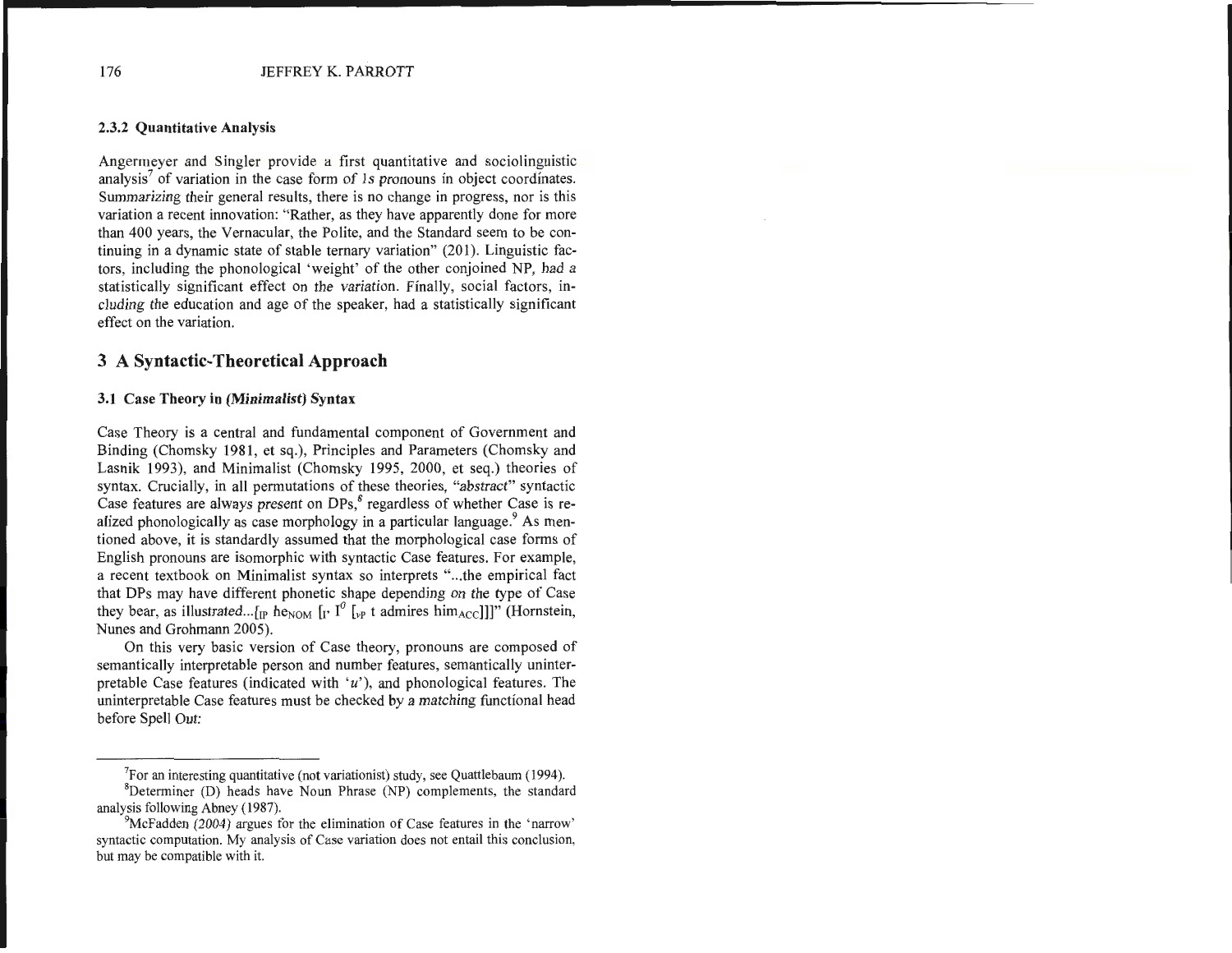( 4) Pronoun features and Case-checking functional heads



#### 1.2 Pronoun-case Variation as Mismatch

Given such a theory of Case, pronoun-case variation seems to be a straightforward instance of morphosyntactic mismatch: an item's morphophonological form does not correspond to the morphosyntactic features that the theory predicts it should have. Even keeping just to 1s pronouns in coordinates, mismatches are well attested (see below for specimens).

### 1.3 Previous Theoretical Approaches

Theoretical efforts to analyze pronoun-case mismatch in coordinates have been hampered by methodological problems. The strong social stigma against "incorrect" usage of pronoun case in coordinates makes acceptability

 $10$ Alternately, T<sup>0</sup> or AgrS<sup>0</sup>--whatever finite head hosts the subject.

 $11$ Alternately,  $V^0$  or AgrO<sup>0</sup>--whatever verbal head takes a direct object.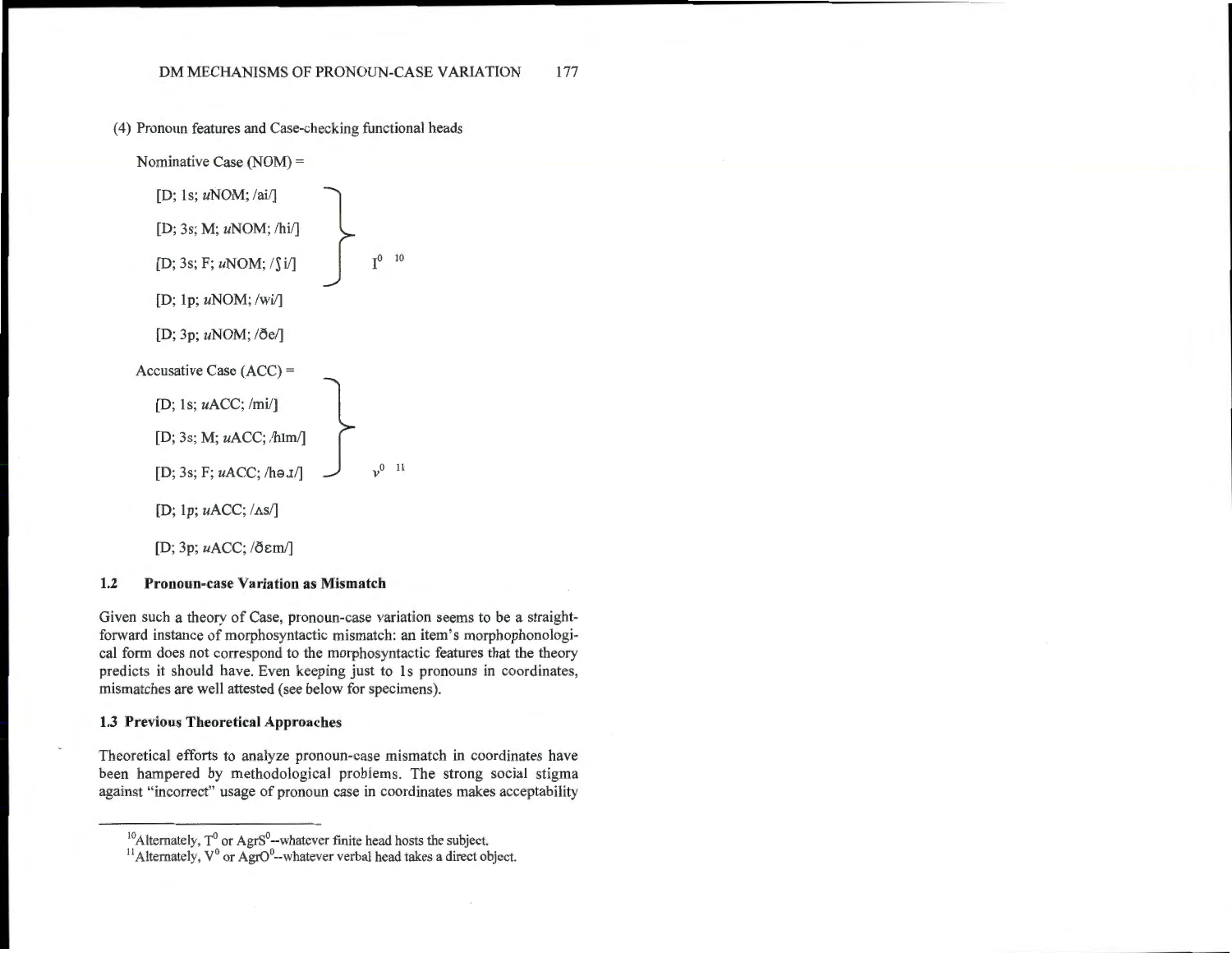judgments unreliable, and syntactic theorists have generally declined to employ the observational methods of variationists. Thus, pronoun-case variation has remained at the margins of theoretical inquiry despite the centrality of Case. For reasons of space, I can only briefly list previous approaches here (for discussion and criticism, see Parrott in progress).

In a paper entitled "Grammatically deviant prestige constructions," Emonds (1986) gave what I believe to be the first syntactic-theoretical account of pronoun-case variation. Below, I will adapt much of Emonds's analysis into a Distributed Morphology framework. Johannessen's (1998) book *Coordination* deals with a wide range of phenomena involving coordination, for a number of languages; a significant amount of her data and analysis involves case-form variation in English.<sup>12</sup> In order to deal with pronoun-case variation in coordinates, Sobin (1994a, 1994b) proposed the "grammatical virus" theory and later extended it to other variable phenomena such as *who/whom* (Lasnik and Sobin 2000) and rightward agreement in expletive constructions (Sobin 1997, 2004).<sup>13</sup> Schütze (2001) adopts the virus analysis for SF pronouns in coordinates, including "overcorrection" SFs in Accusative and Dative Case coordinates. He uses the theory of Distributed Morphology (Halle and Marantz 1993) to account for OFs as "default case" wherever Case is not checked by the syntax (i.e., in coordinates).

# **4 Some Collected Specimens**

Pronoun-case variation could be a productive point of contact between syntactic theory and the empirical methodologies of variation study. Thus, following an adapted form of the observational methodology presented by Angermeyer and Singler (2003), I have collected specimens of pronoun-case variants observed in everyday speech (and some writing, as noted). Only specimens exhibiting morphosyntactic mismatch were collected. Specimens are not restricted to 1s pronouns in object coordinates, but include a range of pronoun forms and Case environments. I do not perform (or intend) any quantitative or sociolinguistic analysis of these data. Rather, I merely attempt to infer from these attested specimens the range of possible mismatched case forms, the Case environments where variation occurs, and any apparent linear-ordering or lexical-specificity effects. In what follows, I present selected specimens classified according to the pronoun(s)'s case form and its Case environment (drawn from Parrott, in progress). To repeat, no inferences should be drawn about variant frequency on the basis of these data.

 $12$ See also Zoerner (1996) for a similar approach.

<sup>&</sup>lt;sup>13</sup>But cf. Schütze's "Expletive constructions are not infected" (1999).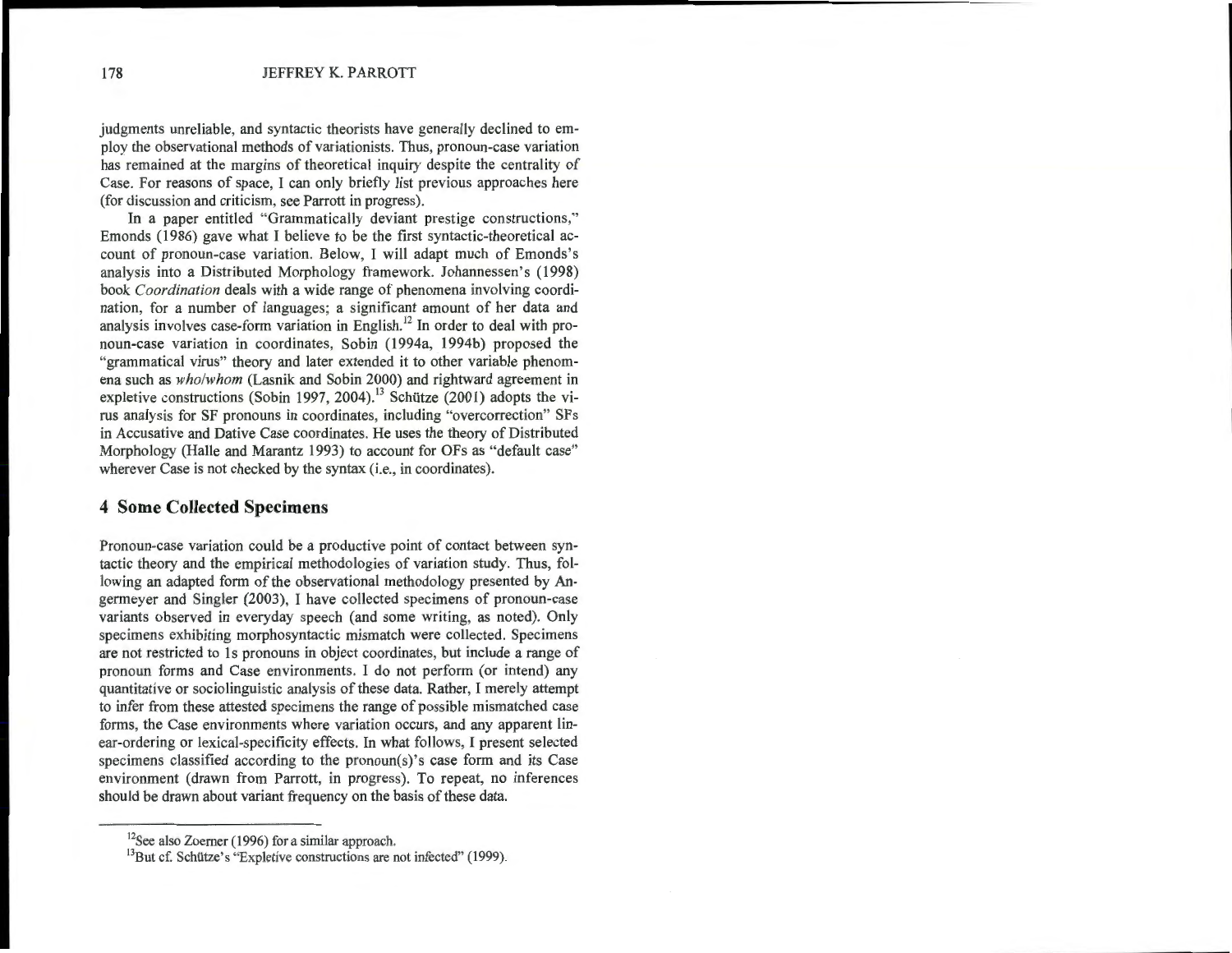### **4.1** OFs **in** Nominative-Case Coordinates

#### **4.1.1 1s**

- (5) a. S., I dreamed last night that you and me went on a [canoeing] trip.
	- b. J. and me were talking about that yesterday.
- ( 6) a. Me and my fellow researchers have tried to defend our research. (written online, unedited comment)
	- b. Me and photog man march right up and grab Kucinich's hand. (written online and print, edited) <sup>14</sup>
- (7) a. Me and her party!
	- b. That's why me and him still talk.
- (8) ... the place where you, me, and 95 million others put our money. (TV, unscripted?)

## **4.1.2** 3s

- (9) a. My sister and her don't have any mutual friends. (TV, unscripted)
	- b. [Then] you and her can watch me getting your shower working again. (TV, unscripted)
- (10) ... because Dennis Rader and him couldn't share the same facility. (written online, quotation)
- $(11)$  a. Her and Britney are trying to grow up....
- b. Her and her new boyfriend are coming.
- $(12)$  a. Him and the zombie hunter are fighting....<sup>15</sup>
	- b. Him and Julie went below deck to smoke some weed. (TV, scripted)
- (13)Him and her have this gallery, on Lorimer.

# **4.1.3 Plural**

- $(14)$  a. [S.] and them I guess are getting in tonight....
	- b. When Castro and them took over... (talk radio, unscripted)
	- c. Her brothers and them was [standing] over there. (TV, unscripted)
- (15) The Times, the News and the Post (who reported that quote, incidentally), the Voice, us, and dozens of others keep and maintain

<sup>&</sup>lt;sup>14</sup>In the same paragraph there is a Nominative  $[X \text{ and } I]$  coordinate. <sup>15</sup>From a British speaker.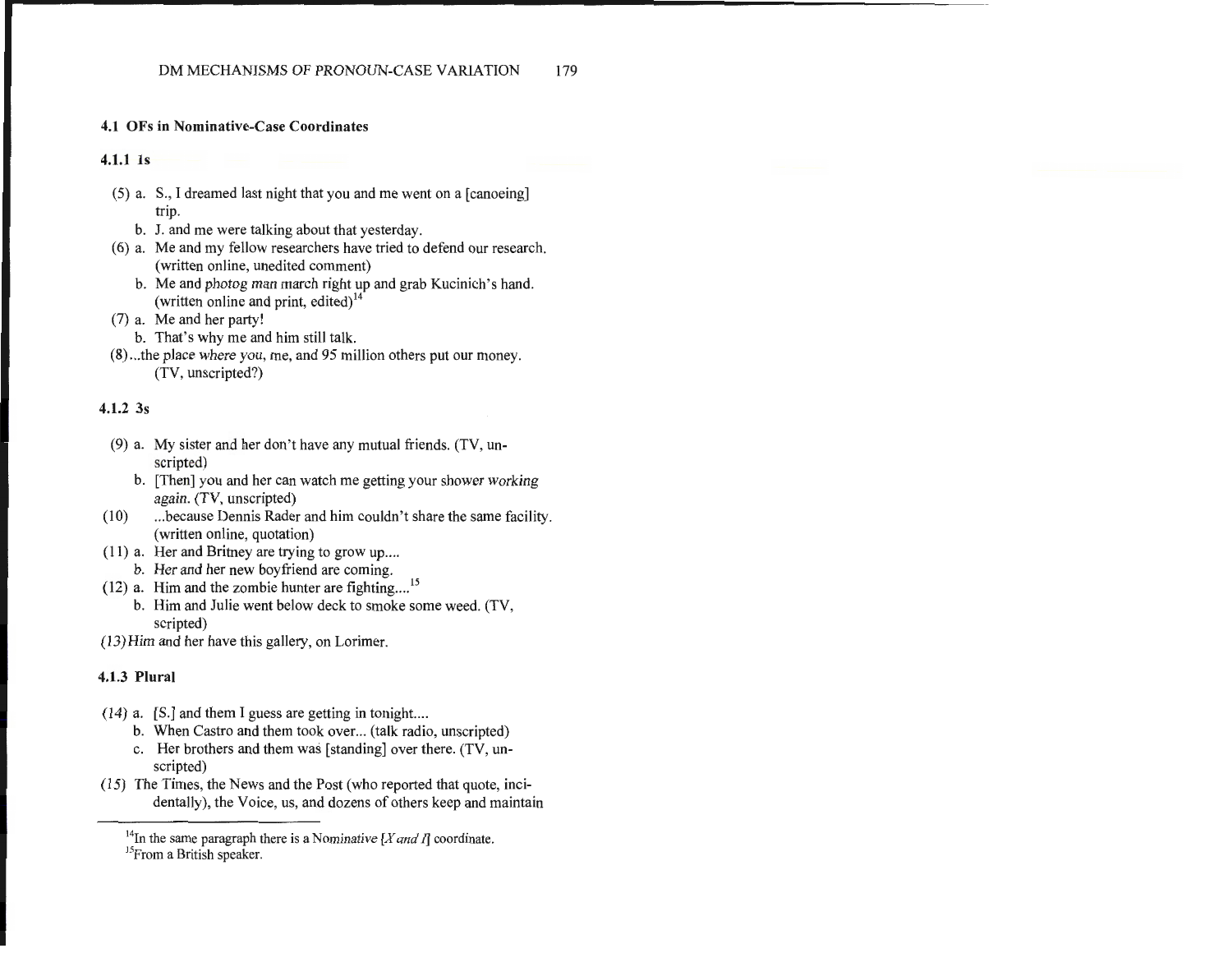#### 180 JEFFREY K. PARROTT

their own news racks on the city streets. (written online and print)

#### 4.1.4 Mixed Case Forms in Nominative-Case Coordinates

- (16) a. He called the police because him and I had a conversation. (TV, unscripted)
	- b. Him and I were working at the time, both of us. (TV, unscripted)
- (17) a. Bob and I and him had talked about a rough cut and we'd actually seen a rough cut. (written online, quotation)

#### 4.2 SFs in Accusative-Case coordinates

# 4.2.1 1s

- (18) a. He picked up a stick, and he proceeded to start whipping [name] and I in the legs with the stick. (TV, unscripted)
	- b. It didn't surprise Mark and I. (TV, unscripted)

# 4.2.2 3s

- (19) Dr. Mohammed Hazim in Baquba, pleaded for his governor to protect he and his colleagues from "organized terrorism of the police and army." (written online, edited?)
- (20) My son just told me you tried to stuff he and his friends into a 55 gallon drum and weld the lid shut while they were in there. (written print, edited cartoon?)
- (21) a. The leg hadn't totally rotted off, but it had rotted sufficiently that the family got nervous about blood poisoning and persuaded he and Call to saw it off. (written print, edited)
	- b. Try as he might, he can't seem to create a reality that allows he and Kayleigh to live "happily ever after." (written online, unedited?)
- (22) [Michael Jackson] gave his sister vodka, and he and his brother wine. (TV, unscripted?)

#### 4.2.3 Mixed case forms in Accusative-Case coordinates

(23) ... they brought him and Greg Kinnear and I up ... (TV, unscripted)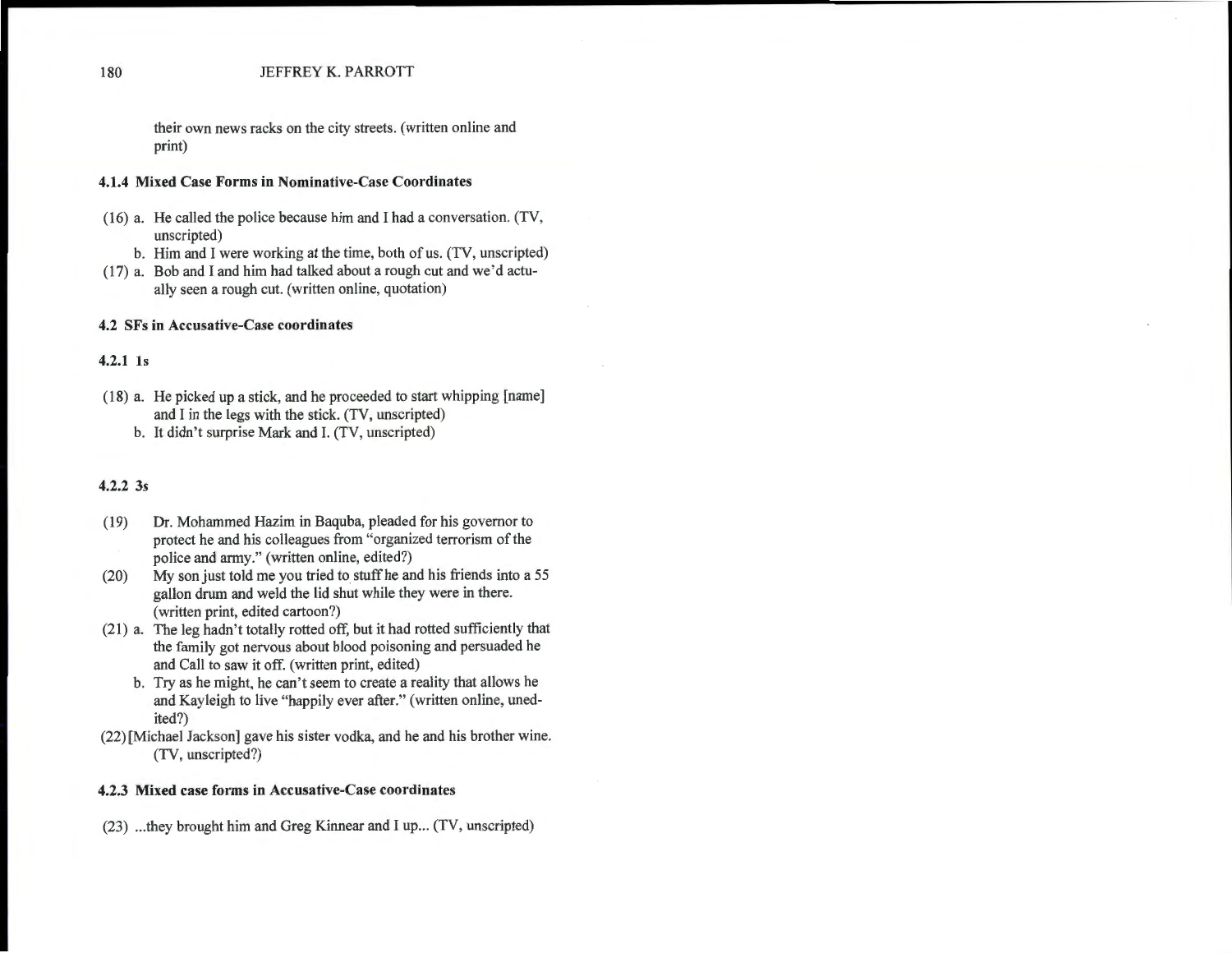#### 4.3 Summary of Inferred Patterns

Based on the mismatch specimens presented above, I infer the following patterns of pronoun-case variation in coordinates. The patterns marked '\*' below are completely unattested in all of my mismatch specimens. Notice that they all involve SFs. This does not mean that the starred patterns cannot occur in a Nominative Case environment: they occasionally appear there in edited writing, but more research will be required to determine their quantitative frequency in spoken usage. So far as I am aware, such patterns are not commonly attested.<sup>16</sup>

#### (24)1s OFs in coordinates

- a. Xandme
- b. me and X

#### (25) ls SFs in coordinates

- a. X and I
- b.  $*$  I and X

#### (26) 3s OFs in coordinates

- a. X and him/her
- b. him/her and X

#### (27) 3s SFs in coordinates

- a. \* X and she/he
- b. she/he and X

#### (28) lp, 3p pronouns in coordinates

- a. X and us/them
- b. us/them and X
- c. \* X and we/they
- d. \* we/they and X

<sup>&</sup>lt;sup>16</sup> "\**I and X* cannot occur in object position and it shows up only rarely in subject position in speech, but it does show up in subject position in writing" (Angermeyer and Singler 2003: 203, fn. 17). Famously, this pattern turns up in the writing of Labov, as Angermeyer and Singler remind us: " .. .I and my associates have interviewed many thousands of speakers...." (Labov 2001: 6).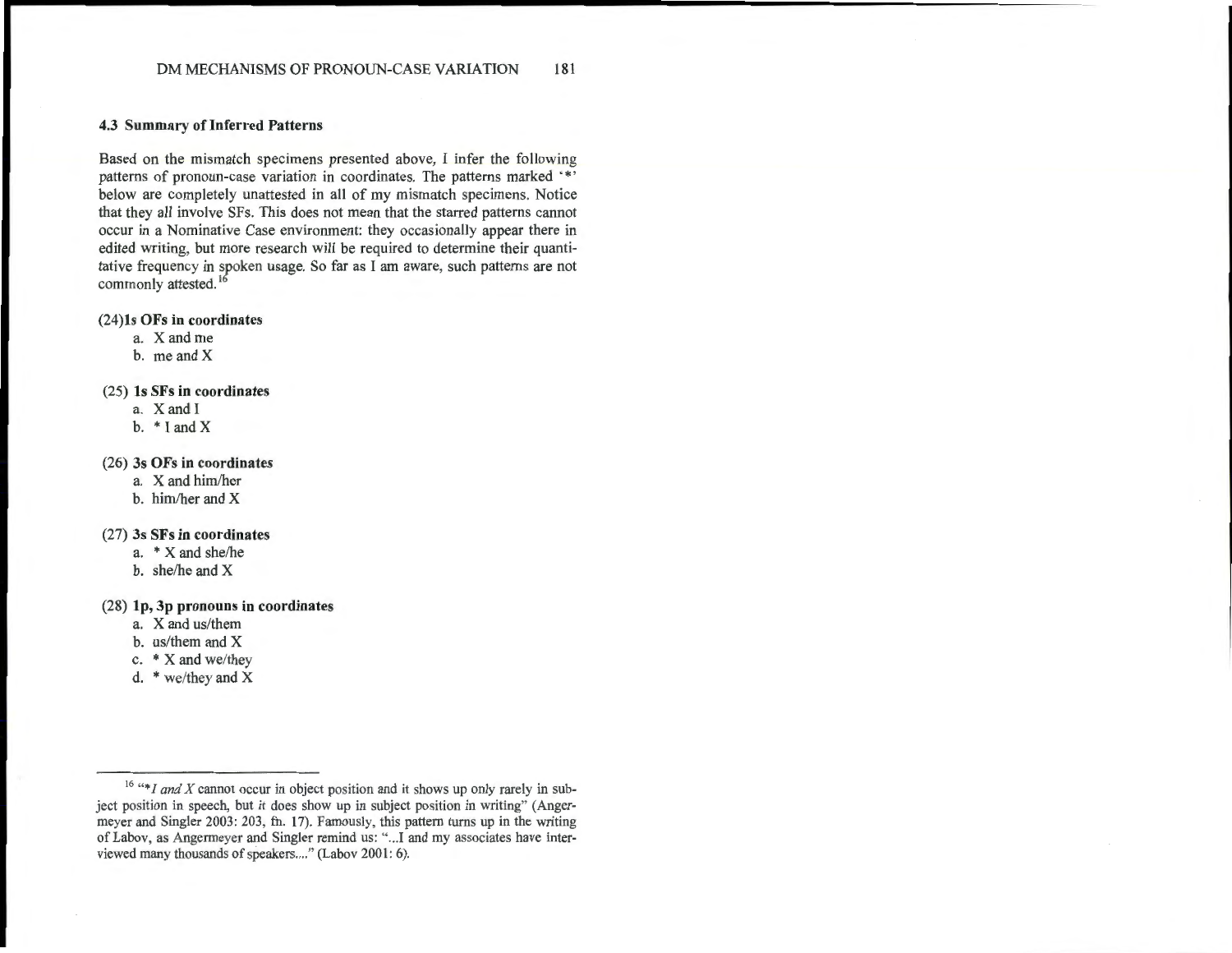# **5 Distributed Morphological Mechanisms**

#### **5.1 Distributed Morphology**

Distributed Morphology (DM) is a theory of the lexicon and the Phonetic Form (PF) interface branch of the syntactic computation (a.k.a. the 'morphological component') (Halle and Marantz 1993, Harley and Noyer 1999, Embick and Noyer 2001, and much related work). Space constraints preclude a full exposition, but it will suffice to highlight the aspects of the theory most relevant for present purposes (mostly following Embick and Noyer to appear).

In DM, there is no single 'lexicon.' Lexical information is 'distributed' among three Lists: The Encyclopedia "is the repository for 'special' meanings" 17; The Syntactic Terminals include Abstract Morphemes (= functional heads), which consist solely of semantic and syntactic features; and The Vocabulary contains "rules that provide phonological content" to Abstract Morphemes. Crucially, Abstract Morphemes have no phonological features prior to Spell Out. During the morphological computation, the operation Vocabulary Insertion<sup>18</sup> supplies terminal nodes with phonological features according to the instructions contained in Vocabulary Items. Vocabulary items are represented schematically below. The phonological features on the right side of the double arrow will be Inserted into the terminal node identified by the "substantive" morphosyntactic features to the left of the arrow (contextual features further identify Insertion sites):

(29) Schematic Vocabulary Item

 $[+F1, -F2]$   $\Leftrightarrow$  /fono/ / X X

*Morphosyntactic feat. Phonological feat. Contextual feat.* 

The morphosyntactic features of a Vocabulary Item can be underspecified, so phonological features can be Inserted into a terminal node whenever the Vocabulary Item contains no contradictory features. Underspecified Vocabulary Items compete for Insertion into a (fully-specified) terminal node, according to the Elsewhere Principle: the Vocabulary Item with the most

 $17$ <sub>I</sub> will not say anything about the Encyclopedia, except to note that this List might also function as a repository for the social meaning of Labovian variation.

<sup>&</sup>lt;sup>18</sup>Vocabulary Insertion is one implementation of the Separationist Hypothesis that (some or all) phonological features are not present in the syntax (for other versions, see Beard 1995 or Anderson 1992).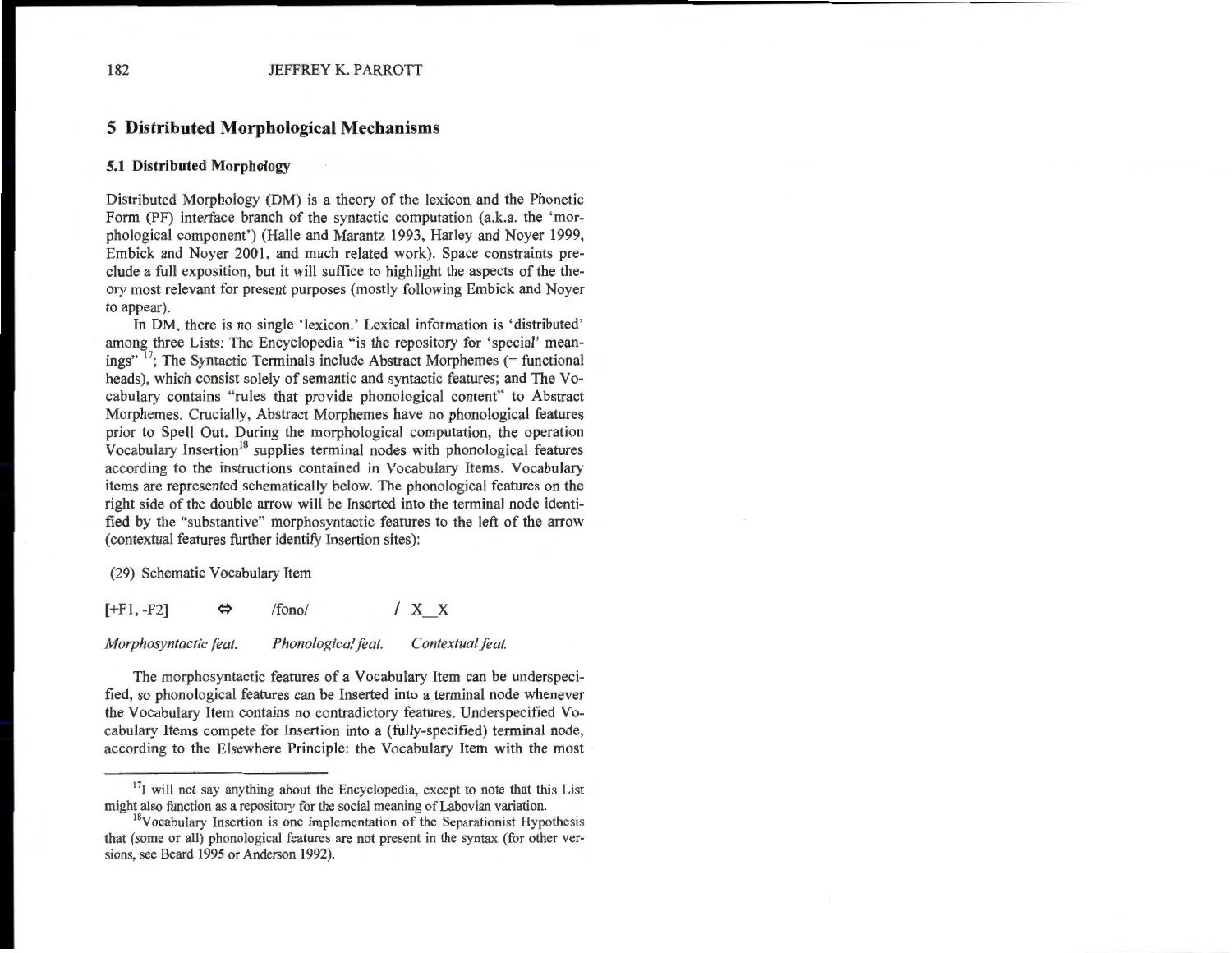features matching the terminal node is Inserted first, blocking the Insertion of less-specified Vocabulary Items. 'Elsewhere' Vocabulary Items are Inserted by default if a more specified Vocabulary Item cannot be Inserted. Competition of underspecified Vocabulary Items is the primary mechanism of allomorphy in DM.

#### **5.2 English Pronouns in Distributed Morphology**

Emonds (1986: 105-107) points to the difference between English and German, a language where all DPs are morphologically "case marked." He proposes an acquisition principle of "Morphological transparency" that prevents English-acquiring children from realizing Case features in their lexical items.

(30) Morphological Transparency

Definition. A syntactic category [e.g. a Case feature] C is "morphologically transparent" on B [a lexical item] if and only if a productive number of pairs of simple B which contrast with respect to C also differ phonologically.

Adopting and implementing Emonds's hypothesis in DM, I further hypothesize that a principle of "Vocabulary Transparency" constrains the acquisition of Vocabulary Items.

(31) Vocabulary Transparency

If some morphosyntactic feature F of a terminal node N is not morphologically transparent on N, then F is not contained in the morphosyntactic features of any Vocabulary Item for N.

We can easily determine that Case is not Morphologically Transparent on D in (modem) English. Thus, by hypothesis, Case features are not contained in the Vocabulary of English speakers. If so, how do we account for the complementary distribution of non-coordinated pronoun case forms? I propose that (phonological features of) SF pronouns are Inserted whenever D is left Adjacent to finite T, specified in the contextual features of the Vocabulary Item; in all other syntactic environments, an elsewhere Vocabulary Item Inserts the OF by default: 19

<sup>&</sup>lt;sup>19</sup>See Parrott (2001) for an earlier version.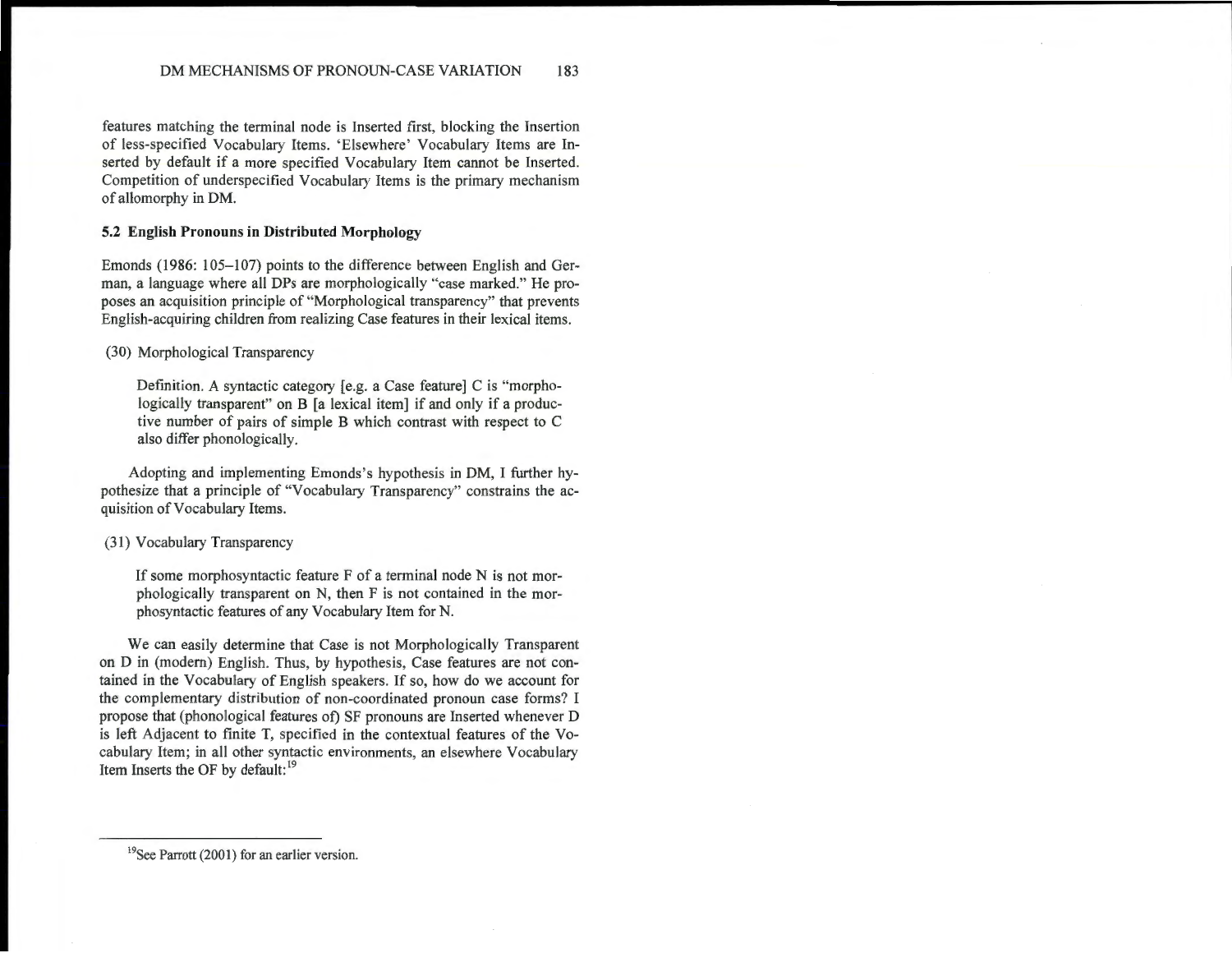(32) Postulated Vocabulary Items for English pronouns

a. Schematic Vocabulary Item

 $[D, ]$   $\Leftrightarrow$  /SF/ / Adjacent T<sub>[+Fin]</sub>  $[D, \,](else.) \Leftrightarrow$  /OF/

b. 3s masc. pronoun *(he/him)* 

 $[D, pers:-, num:sing, ] \Leftrightarrow /hi /$  Adjacent  $T_{[+Fin]}$  $[D, pers: -, num:sing, ](else.) \Leftrightarrow /hIm/$ 

This analysis relies on morphosyntactic Adjacency, a linear (and phrasestructural) relation which may hold between terminals in the morphological component. As an immediate consequence, a coordinate phrase (CoP) is itself Adjacent to T, but DPs internal to a CoP are non-Adjacent to T. Crucially, intervening adjuncts do not interfere with Adjacency between nodes.<sup>20</sup>

#### **1.3 Supplemental Vocabulary**

So far, the analysis will account for the allomorphy of non-coordinated SF and OF pronouns, as well as for OF pronouns as either conjunct of a coordinate in any Case position. But what about SF pronouns in Nominative-Case coordinates and mismatched SF pronouns in Accusative-Case coordinates? Moreover, why are there apparent ordering asymmetries with coordinated SF pronouns (i.e. *\*I and X; \*X and (s)he)?* 

I propose that English speakers learn "supplementary" Vocabulary Items for pronouns. These may be learned by prescriptive instruction, social pressure, or environmental exposure; by hypothesis, they are not acquired during the period of language development along with the normal Vocabulary for pronouns. Also by hypothesis, these Vocabulary Items do not compete for Insertion (notated with a dashed line); non-completion of Vocabulary accounts for the difference between Labovian variation and allomorphy in this DM approach.

(33) Supplementary Pronoun Vocabulary Item, *and I* 

| [D, pers:1, num:sing]                                | $\Leftrightarrow$ /ai/ | $\frac{1}{2}$ [ænd] Adjacent |
|------------------------------------------------------|------------------------|------------------------------|
| [D, pers:1, num:sing]                                | $\Leftrightarrow$ /ai/ | / Adjacent $T_{[+Fin]}$      |
| [D, pers:1, num:sing] (else.) $\Leftrightarrow$ /mi/ |                        |                              |

<sup>&</sup>lt;sup>20</sup> For independent evidence of this and other properties of Adjacency, see Bobaljik (1995).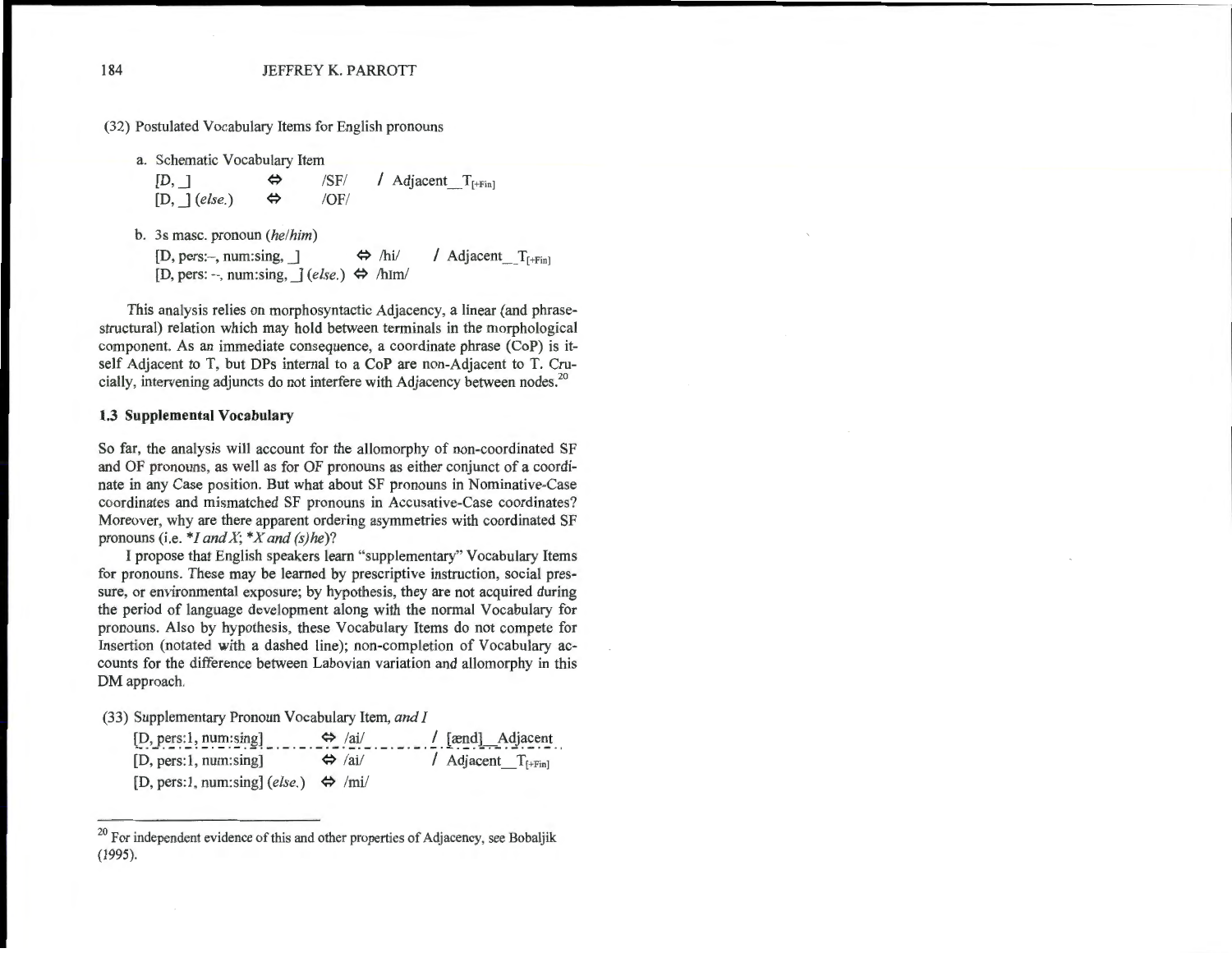(34) Supplementary Pronoun Vocabulary Item, *he and* 

| $[D, pers:-, num:sing, ]$                                  | $\Leftrightarrow$ /hi/ | / Adjacent [ænd]        |
|------------------------------------------------------------|------------------------|-------------------------|
| $[D, pers:-, num:sing, ]$                                  | $\Leftrightarrow$ /hi/ | / Adjacent $T_{[+Fin]}$ |
| [D, pers:-, num:sing, $\int (else.) \Leftrightarrow$ /hIm/ |                        |                         |

#### **1.4** Summary of Conclusions

In this paper I have presented an analysis of the Distributed Morphological mechanisms· of (Labovian) pronoun-case variation within a Minimalist model of syntax. On this analysis, variant forms are different Vocabulary Items. Variation occurs in coordinates because terminals inside a CoP are non-Adjacent to finite T, and contextual features of "supplementary" Vocabulary Items for SFs refer to the coordinate head *and.* Labovian variation is distinguished from allomorphy because "supplementary" variant Vocabulary Items do not compete for Insertion. Apparent morphosyntactic mismatch arises because there are no syntactic Case features in the pronoun Vocabulary of English speakers. The analysis furthermore extends to the mechanisms of parametric variation in coordinated pronoun case forms. Individual speakers may have no, one (e.g. *and* I), two (e.g. *he and),* or more supplementary pronoun Vocabulary Items in their inventory.

## **References**

- Abney, Steven. 1987. The English Noun Phrase in its Sentential Aspect. Doctoral Dissertation, Massachusetts Institute of Technology.
- Anderson, Stephen R. 1992. *A-Morphous Morphology.* Cambridge: Cambridge University Press.
- Angermeyer, Philipp S., and John Victor Singler. 2003. The case for politeness: Pronoun variation in co-ordinate NPs in object position in English. *Language Variation and Change* 15: 171-209.
- Baker, Mark C. 2001. *The Atoms of Language: The Mind 's Hidden Rules of Grammar.* New York, NY: Basic Books.
- Beard, Robert. 1995. *Lexeme-Morpheme Base Morphology: A General Theory of Inflection and Word Formation.* Oxford: Oxford University Press.
- Bobaljik, Jonathan. 1995. Morphosyntax: The Syntax of Verbal Inflection. Doctoral Dissertation, Massachusetts Institute of Technology.
- Borer, Hagit. 1984. *Parametric Syntax.* Dordrecht: Foris.
- Chomsky, Noam. 1981. *Lectures on Government and Binding.* Dordrecht: Foris.
- Chomsky, Noam. 1995. *The Minimalist Program.* Cambridge, MA: MIT Press.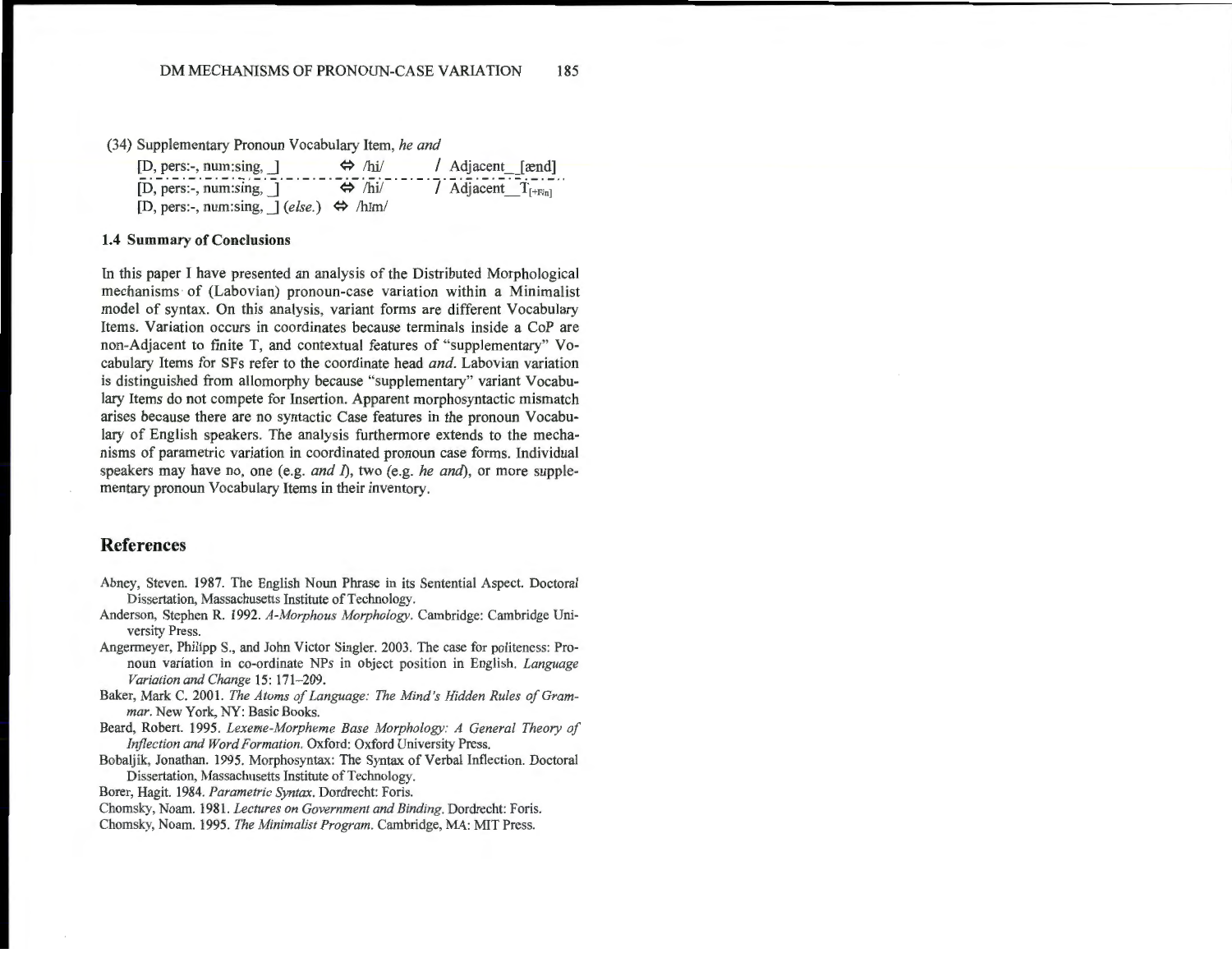- Chomsky, Noam. 2000. Minimalist inquiries: The Framework. In *Step by Step: Essays on Minimalist Syntax in Honor of Howard Lasnik,* eds. Roger Martin, David Michaels and Juan Uriagereka, 89-155. Cambridge, MA: MIT Press.
- Chomsky, Noam, and Howard Lasnik. 1993. The theory of principles and parameters. In *Syntax: An International Handbook of Contemporary Research,* eds. Joachim Jacobs et al. Berlin: Walter de Gruyter.
- Embick, David, and RolfNoyer. 2001. Movement operations after syntax. *Linguistic Inquiry* 32: 555-595.
- Embick, David, and Rolf Noyer. To appear. Distributed Morphology and the Syntax/Morphology Interface. In *The Oxford Handbook of Linguistic Interfaces,*  eds. G. Ramchand and C. Reiss: Oxford University Press.
- Emonds, Joseph. 1986. Grammatically deviant prestige constructions. In *A Festschrift for Sol Saporta,* eds. Michael Brame, Heles Contreras and Fredrick J. Newmeyer. Seattle: Noit Amrofer.
- Gamer, Brian A. 1998. *A Dictionary of Modern American Usage.* New York: Oxford University Press.
- Halle, Morris, and Alec Marantz. 1993. Distributed morphology and the pieces of inflection. In *The View from Building 20: Essays in Linguistics in Honor of Sylvain Bromberger,* eds. Ken Hale and Samuel Jay Keyser, 111-176. Cambridge, MA: MIT Press.
- Harley, Heidi, and Rolf Noyer. 1999. Distributed Morphology. *Glot International* 4: 3-9.
- Honey, John. 1995. A New rule for the Queen and I? *English Today* 11: 3-8.
- Hornstein, Norbert, Jairo Nunes, and Kleanthes K. Grohmann. 2005. *Understanding Minimalism.* Cambridge, UK: Cambridge University Press.
- Johannessen, Janne Bondi. 1998. *Coordination.* New York: Oxford University Press.
- Kayne, Richard S. 1996. Microparametric syntax: Some introductory remarks. In *Microparametric Syntax and Dialect Variation,* eds. James R. Black and Virginia Motapanyane. Amsterdam: John Benjamins.
- Labov, William. 2001. *Principles of Linguistic Change: Social Factors.* Cambridge, MA: Blackwell.
- Lasnik, Howard, and Nicholas Sobin. 2000. The who/whom puzzle: on the preservation of an archaic feature. *Natural Language and Linguistic Theory:* 343-371.
- Loving, Aretta. 1990. Whatever happened to me? (An Objective case study) Or, The Groanings of a grammarian. *Notes on Linguistics* 48: 21–24, 51.
- McFadden, Thomas. 2004. The Position of Morphological Case in the Derivation: A Study on the Syntax-Morphology Interface. Doctoral Dissertation, University of Pennsylvania.
- O'Conner, Patricia T. 1996a. *Woe is I: The Grammarphobe 's Guide to Better English in Plain English.* New York: Berkley Publishing Group.
- O'Conner, Patricia T. 1996b. Like I said, don't worry. *Newsweek,* December 9, page 12.
- Parrott, Jeffrey K. 2001. Explaining linear ordering asymmetries in English: A Morphological alternative. Paper presented at Asymmetry Conference, Universite du Québec à Montréal.